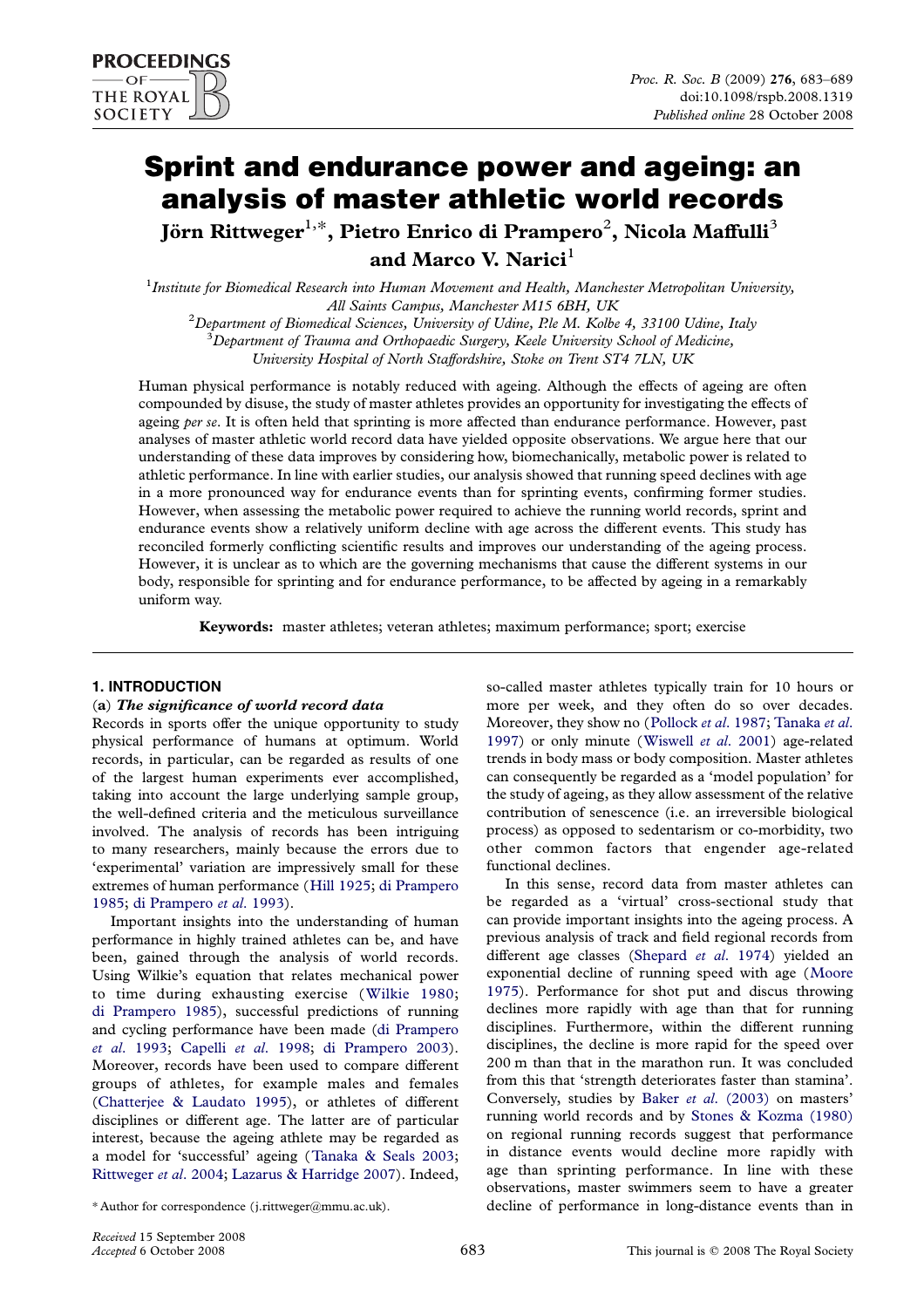short-distance events ([Tanaka & Seals 1997](#page-6-0); [Donato](#page-5-0) et al. [2003](#page-5-0)). Taken together, these observations seem to suggest that endurance performance is indeed more affected by age than sprinting.

Short-term muscle power (within tens of seconds) depends on the degradation of ATP and its replenishment from phosphocreatine (PCr) [\(di Prampero 1981\)](#page-5-0). The rate of both processes is comparatively high, but as PCr stores are limited (sufficient for approx. 100 contractions; [McMahon 1984](#page-6-0)), and need to be replenished by the slower, oxidative metabolism, the high phosphate-based power can be sustained only for a limited time. Therefore, sprinting performance basically relies upon 'anaerobic' mechanisms, whereas endurance performance is usually thought to be limited by 'aerobic' power. Within skeletal muscle, power generation in sprinting performance is mainly by type II muscle fibres, which are specialized in anaerobic power generation, whereas type I fibres are responsible for the aerobic power generation in endurance events.

In the light of these considerations, the finding of a more pronounced decline in endurance as compared with sprinting performance with age may initially seem striking. This is because data from cross-sectional studies suggest a slight increase in the proportion of type I fibres when older individuals in their late sixties or early seventies are compared with young people in their twenties (Larsson [1978](#page-6-0), [1983\)](#page-6-0). However, other cross-sectional studies did not find differences in muscle composition between old and younger people (cf. [Lexell \(1995\)](#page-6-0) and [Porter](#page-6-0) et al. [\(1995\)](#page-6-0) for reviews). Furthermore, in a fairly recent longitudinal, rather than cross-sectional, study in which fibre-type proportion in the same individuals at 65 years and then at 75 years was assessed, a decrease from 60 to 40% of type I content has been found [\(Frontera](#page-6-0) et al. [2000](#page-6-0)). Thus evidence of a selective loss of type II fibres with old age seems rather weak and is challenged by this more recent observation of longitudinal nature. As far as the maximum shortening velocity (Vo) of skinned single muscle fibres is concerned, the available data are also somewhat contradictory. For instance, while [D'Antona](#page-5-0) et al[. \(2003\)](#page-5-0) reported lower Vo values in old than young adults, Trappe et al[. \(2003\)](#page-6-0) did not do so. Inconsistencies seem also to exist when considering the intrinsic speed of the myosin molecule  $(V_f)$  assessed with in vitro motility assays: whereas lower  $V_f$  values have been reported for muscles of older individuals by [D'Antona](#page-5-0) et al. (2003) and by Hook et al[. \(2001\),](#page-6-0) [Canepari](#page-5-0) et al. (2005) did not find any differences. However, one important issue that could account for these apparent contrasting findings is the physical activity level of the elderly people considered in these studies. Indeed, [D'Antona](#page-5-0) et al. (2007) have shown that fibre contractile properties in old age are modulated by physical activity. It thus seems an arduous task to dissociate the effects of ageing alone from those of physical activity when addressing contractile properties at the level of single muscle fibres. It would therefore be desirable to investigate muscle fibre properties in physically active elderly people, e.g. master athletes. Unfortunately, there are few studies available on muscle function in master athletes at the fibre level ([Widrick](#page-6-0) et al. 1996; [Korhonen](#page-6-0) et al[. 2006](#page-6-0)), and no single study has directly compared distance and sprint athletes. Therefore, we propose here that analysis of world record data could provide insight

into the relative importance of the rates of decline in aerobic versus anaerobic power and thus provide information upon the ageing process under 'ideal' conditions.

## 2. ASSESSMENT OF METABOLIC POWER FROM RUNNING SPEED

Past studies have analysed record data mainly in terms of athletic performance, e.g. time or speed. However, the relationship between athletic performance and the underlying physiological mechanisms is often nonlinear. Therefore, when inferring such mechanisms from athletic performance, mathematical transformations are needed before speculating on physiological mechanisms. Here, we provide a transformation for running speed for which the relationship between performance (i.e. speed) and its physiological basis (metabolic power) is probably best understood.

The metabolic cost of running over distance D depends on three terms, two of which increase with the square of the running speed, and one of which is independent of speed. More specifically, the cost of running (CR) can be broken down as

$$
CR = CRNA + k \cdot v2 + v2 / (2 \cdot Eff \cdot D),
$$
 (2.1)

where  $CR_{NA}$  is the non-aerodynamic cost of running at constant speed,  $k \cdot v^2$  is the energy spent against the wind per unit of distance D, and the third term takes into account the energy spent to accelerate the runner's body from zero to speed v, and where all terms are expressed per unit body mass and distance.

The efficiency value (Eff) in the third term is introduced to transform the kinetic energy per unit of distance  $(v^2/2D)$  into the corresponding metabolic cost.  $CR_{NA}$  is essentially independent of the speed (e.g. see [Margaria](#page-6-0) et al. 1963; [Minetti](#page-6-0) et al. 2002), amounting to approximately 3.8 J kg<sup>-1</sup> m<sup>-1</sup> ([di Prampero](#page-5-0) et al[. 1993\)](#page-5-0) and  $k$  can be estimated at approximately  $0.01$  J s<sup>2</sup>m<sup>-3</sup> kg<sup>-1</sup> ([Pugh 1971](#page-6-0)). Importantly, evidence suggests that  $CR<sub>NA</sub>$  is unaffected by age in male and female distance runners (Allen et al[. 1985;](#page-5-0) Wells et al[. 1992](#page-6-0)), and we see no reason to assume an age effect upon k.

Therefore, if we are prepared to use the average speed to calculate the kinetic energy and to assume  $Eff=0.25$ , as observed during uphill running ([Minetti](#page-6-0) et al. 2002), equation (2.1) becomes

$$
CR = 3.8 + 0.01 \cdot v^2 + 2 \cdot v^2 / D. \tag{2.2}
$$

The metabolic power required for running at speed  $v$  $(ER, W kg<sup>-1</sup>)$  is the product of the energy cost of running per unit of distance  $(CR, Jkg^{-1}m^{-1})$  and the speed  $(v, m s^{-1}),$ 

$$
ER = CR \cdot v. \tag{2.3}
$$

Hence, from equations (2.2) and (2.3), it follows that

$$
ER = 3.8 \cdot v + 0.01 \cdot v^3 + 2 \cdot \frac{v^3}{D}.
$$
 (2.4)

# 3. AGEING AND RUNNING SPEED

The track and field world records were obtained from the World Association of Veteran<sup>[1](#page-5-0)</sup> Athletes (WAVA, <http://www.world-masters-athletics.org>) in June 2007. The records for the 100 m, 200 m, 400 m, 800 m,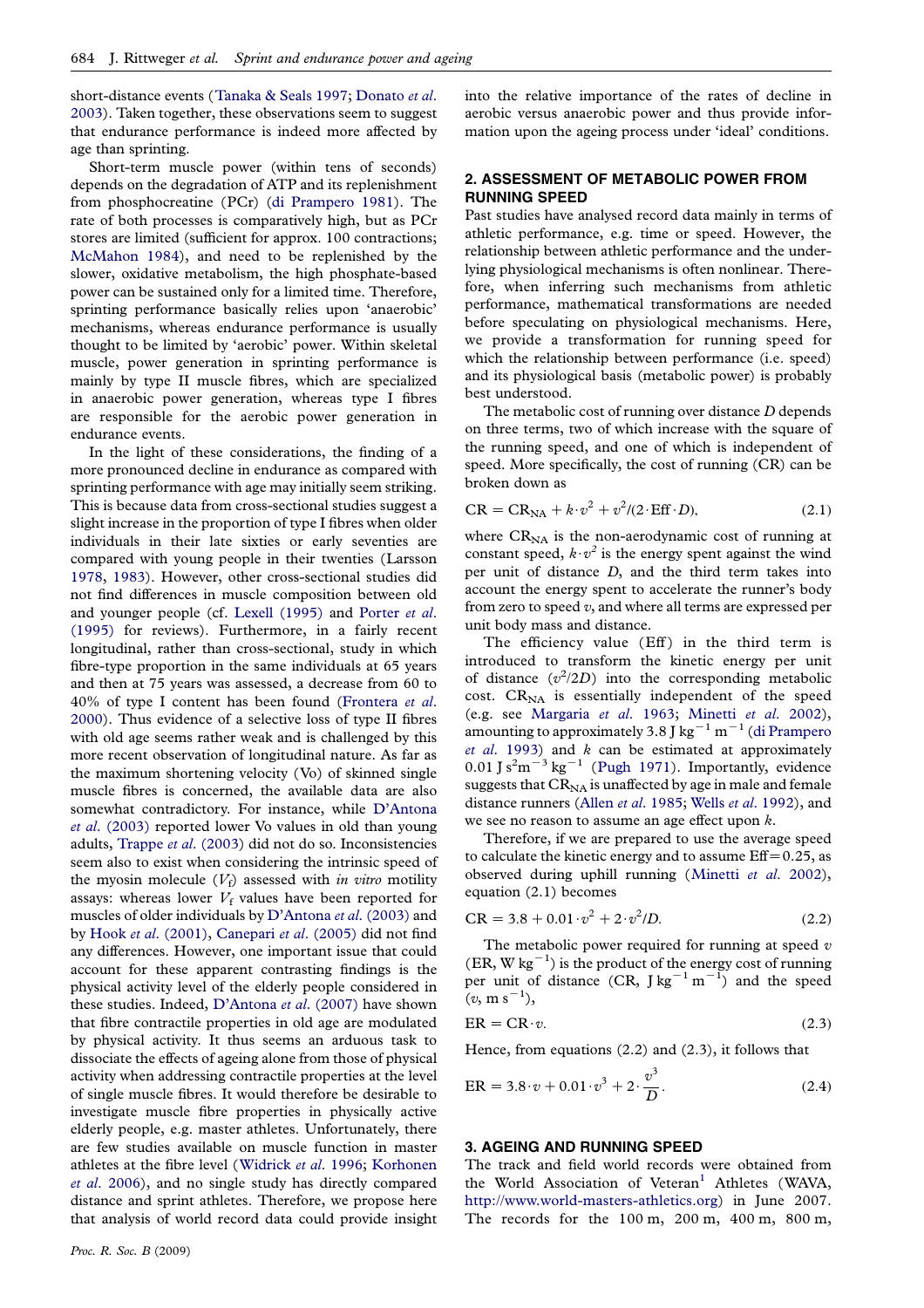| age | 100 <sub>m</sub> | $200 \text{ m}$ | $400 \text{ m}$ | $800 \text{ m}$ | $1500 \; \mathrm{m}$ | $3000 \text{ m}$ | $5000 \text{ m}$ | $10000 \text{ m}$ | marathon |
|-----|------------------|-----------------|-----------------|-----------------|----------------------|------------------|------------------|-------------------|----------|
| 40  | 10.42            | 20.64           | 47.81           | 110.7           | 226.7                | 485.1            | 823.1            | 1710.9            | 7726     |
| 45  | 10.72            | 22.13           | 50.20           | 114.2           | 238.3                | 507.7            | 863.6            | 1802.6            | 8151     |
| 50  | 10.95            | 22.58           | 51.39           | 118.6           | 245.2                | 529.2            | 893.2            | 1856.1            | 8369     |
| 55  | 11.50            | 23.36           | 52.24           | 123.7           | 252.5                | 537.3            | 937.0            | 1947.7            | 8756     |
| 60  | 11.70            | 24.00           | 53.88           | 130.4           | 267.6                | 569.5            | 972.6            | 2054.9            | 9495     |
| 65  | 12.53            | 25.46           | 56.37           | 134.3           | 279.9                | 587.4            | 998.8            | 2082.2            | 9717     |
| 70  | 12.77            | 26.71           | 60.77           | 140.5           | 297.7                | 642.4            | 1113.4           | 2284.1            | 10488    |
| 75  | 13.61            | 27.97           | 65.34           | 156.3           | 322.7                | 670.4            | 1147.0           | 2365.2            | 11 315   |
| 80  | 14.35            | 30.89           | 72.85           | 173.5           | 359.1                | 790.5            | 1317.9           | 2669.4            | 13 142   |
| 85  | 16.16            | 34.41           | 84.18           | 206.6           | 423.1                | 964.6            | 1547.5           | 3170.8            | 16495    |
| 90  | 17.83            | 40.00           | 98.69           | 268.2           | 520.0                | 1116.0           | 1885.5           | 4167.5            | 20 401   |

<span id="page-2-0"></span>Table 1. Men's running world records (in s) as of June 2007.

1500 m, 3000 m, 5000 m, 10 000 m and marathon events were analysed for men (see table 1) and women for outdoor competitions[.2](#page-5-0) World records exist for age classes of 5 years, starting with the age of 35. However, since world records were unavailable for many distances beyond the age of 90, and given that some of the running records in the age class of 35 are held by professional runners (rather than by amateurs as for all the older ages), we have restricted the analyses to the age range of 40 to 90 years. Moreover, because the main effects of age were comparable between male and female records, and because participation in veteran athletics is still considerably smaller in women as compared with men, we are reporting here only the results obtained from the men's records.

The processing of data was performed with the MATHEMATICA v. 4.1.2 software package (Wolfram Research, [www.wolfram.com\)](http://www.wolfram.com). To model the running speed for distance  $D$  as a function of age  $A$ , a third-order polynomial,  $v_D(A)$ , was fitted for each event (see figure 1a). Third-order polynomial functions yielded considerably better fit, with adjusted  $R^2$  values ([Zar 1999\)](#page-6-0) between 0.991 and 0.999, than second-order polynomials, for which adjusted  $R^2$ ranged only between 0.980 and 0.995. Choosing higher orders, however, did not further improve the fitting.

Figure 1a gives the results of these computations, showing the decline in running speed with age in absolute terms for the men's outdoor world records. Clearly, the relationship between speed and age is curvilinear, with a more pronounced decline after age 75.

To investigate this age-related decline in relative terms, the relative running speed  $\omega_D(A)$  was defined for each distance  $D$  in proportion to the 100 m sprinting event, as

$$
\omega_D(A)_j = s \cdot v_D(A)/v_{100 \text{ m}}(A),\tag{3.1}
$$

where s is the ratio of the speeds of the records over 100 m to that over the distance  $D$  at age 40. Hence,  $s$  serves as a scaling factor to unify all  $\omega_D$  functions at point (40 years, 1). By definition,  $\omega_{100 \text{ m}}$  equals 1 for all ages. For the other distances, a value greater than 1 in  $\omega_D$ implies, with regards to the 100 m event, a smaller agerelated decline. Conversely, whenever  $\omega_D$  attains values less than 1, then the relative decline is larger than for the 100 m distance.

Figure 1b gives the relative decline in running speed. With the exception of the 100 m and the 200 m events, all curves remain below 1 beyond age 40, demonstrating that the age-related decline in running speed is more



Figure 1. World record running speed as a function of age for the men's outdoor events. (a) Polynomial fits of mean running speed  $v$ . A clear-cut decline in  $v$  can be appreciated for all running distances, which seems to be aggravated beyond the age 70. (b) Relative running speed  $\omega$ , i.e. speed relative to the age-specific world record for 100 m. By definition,  $\omega_D(A) = 1$  for 100 m at all ages A, and also  $\omega_D(A) = 1$  for all distances D at age 40. Curves for 400 m and longer races are always below 1. This decline becomes more prominent with age, suggesting that endurance performance is affected by age more than sprinting.

pronounced for long distances than for sprinting events, which is in agreement with earlier studies [\(Stones &](#page-6-0) [Kozma 1980](#page-6-0); Baker et al[. 2003\)](#page-5-0). As can also be seen from the figure, the discrepancy between sprinting and longdistance speed seems to be aggravated with increasing age. For example, the grand average of  $\omega$  for the 400 m and longer events is 0.98 for the age range 40–69 years, indicating a relative difference of only 2.2 per cent between sprint and longer distance events. However, for the age range 70–84 years, the grand average of  $\omega$  is 0.90, and it is 0.73 at age 90.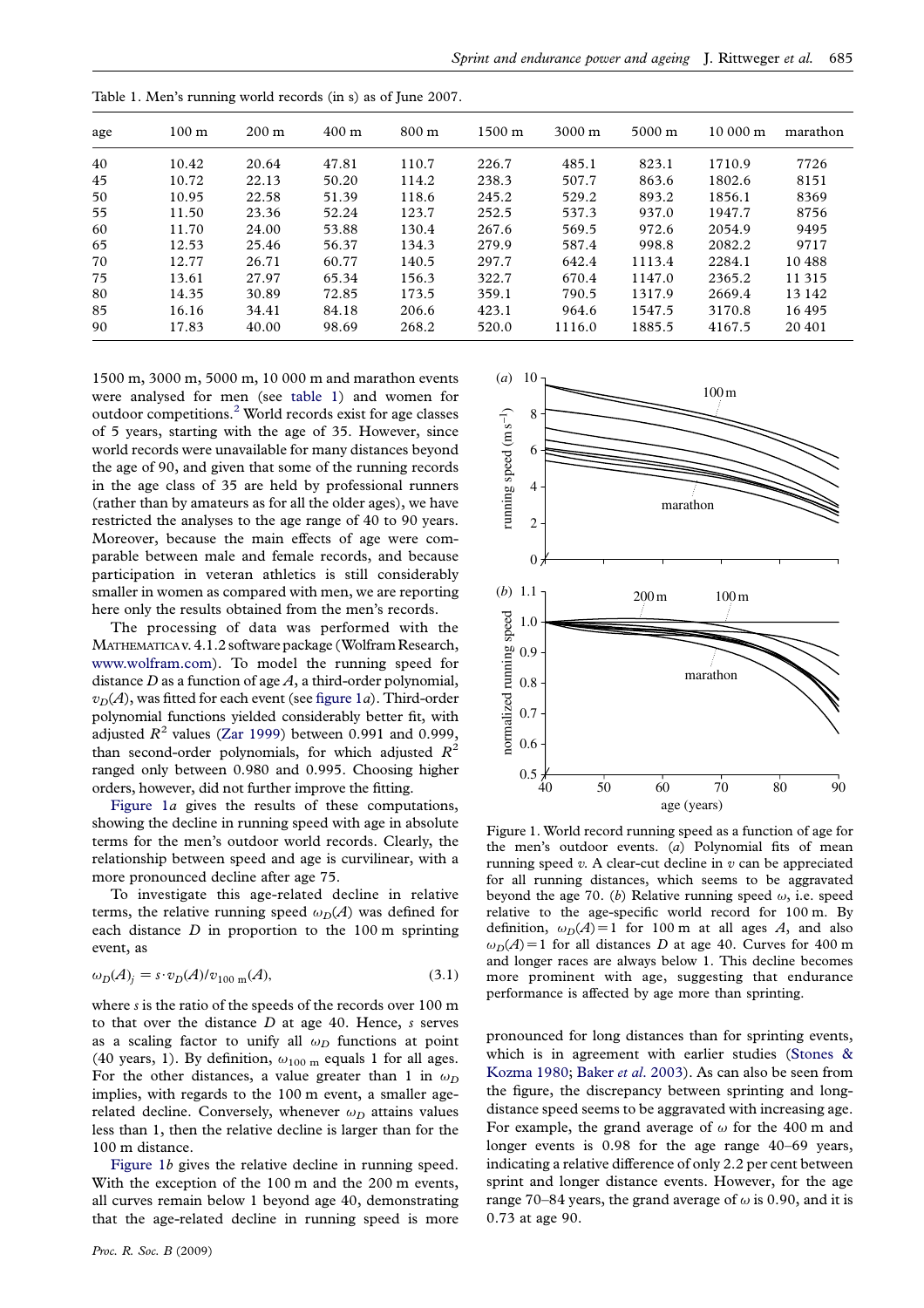<span id="page-3-0"></span>

Figure 2. Metabolic power required to achieve the running velocities in [figure 1](#page-2-0), again as a function of age in the men's outdoor world records. (a) Metabolic power (ER) in absolute terms. The curves were computed from the curves in [figure 1](#page-2-0)*a* applying equation  $(2.4)$ . As in figure 1*a*, there is a clear cut decline of ER with increasing age for all distances, but here the decline appears to be almost linear. (b) Relative metabolic power  $\varepsilon$ , which, by analogy with [figure 1](#page-2-0)b, gives ER relative to the age-specific ER for 100 m. Up to the age of 80, and contrasting with [figure 1](#page-5-0)b, values for middle- and longdistance events are slightly greater than 1, suggesting a moderate sparing effect for endurance power up to the age of 80, and conversely beyond that age.

#### 4. METABOLIC POWER AND AGE

The polynomial relationships between running speed and age allowed us to calculate, over each distance, the functions relating metabolic power requirement ER, as from equation (2.4), to age. They are reported in figure  $2a$ . Similar to running speed (figure  $1a$ ), ER declined steadily with age. Inspection of figure 2a, however, does not show any clear-cut breaking point for the sprint events. This impression is reinforced by fitting a linear function to  $ER_{100 \text{ m}}$  data which yields an adjusted  $R^2$  value of 0.998, whereas the same kind of fit for  $v_{100 \text{ m}}$ yielded an adjusted  $R^2$  value of only 0.972. The same procedure yields an adjusted  $R^2$  value of only 0.953 for  $v_{\text{marathon}}$ , but a value of 0.999 for ER marathon. The agerelated declines in sprinting power (100, 200 and 400 m) and endurance power (5000 m or above) therefore seem to follow a linear trend, which parallels with the linear decline in peak jumping power reported by [Runge](#page-6-0) et al. [\(2004\),](#page-6-0) while the decline in running speed with age seems to be more aggravated with increasing age.

In analogy to the computation of  $\omega$  in equation (3.1), and in order to investigate the relative decline in metabolic power relative to the 100 m sprint,  $\varepsilon_D(A)$  was computed as

$$
\varepsilon_D(A) = u \cdot \text{ER}_D(A) / \text{ER}_{100 \text{ m}}(A),\tag{4.1}
$$

where  $u$  is the ratio of ER over 100 m to ER over the distance D at age 40. Therefore, as was the case for s in equation (3.1), u is a scaling factor unifying all  $\varepsilon_D$  values at age 40. Similar to the interpretation of  $\omega$  in equation (3.1), the age-related decline in metabolic power over the distance  $D$  is equal, in relative terms, to that over the 100 m sprint when  $\varepsilon = 1$ ; it is greater when  $\varepsilon < 1$ .

The results of this computation are reported in figure 2b. At variance with the values for  $\omega$  ([figure 1](#page-2-0)b),  $\epsilon$ is greater than 1 for all events longer than 200 m between ages 40 and 80, and dip only thereafter. For example, the grand average of  $\epsilon$  for events longer than 200 m yielded 1.031 between ages 40 and 69, and 1.044 for ages 70–84. This implies that the required metabolic power was slightly better preserved for endurance events than for the 100 m sprint up to age 85.

#### 5. DISCUSSION AND CONCLUSION

We have investigated the decline of running performances with age in terms of metabolic power requirement, rather than speed. A crucial assumption of this study is that the energy cost of running per unit of body mass and distance is indeed as described by equation (2.2). The third term in this equation is the cost to accelerate the body from a stationary start to final speed ([di Prampero](#page-5-0) et al. 1993). In turn, the final speed was assumed to coincide with the average speed and the efficiency of transformation of metabolic energy into kinetic energy during the acceleration phase was assumed to be 0.25, i.e. equal to that observed during uphill running at slopes 25 per cent or above. The greater the role of the kinetic energy term of equation (2.2), the shorter the distance and the larger the speed. It accounts for approximately 33 and 16 per cent of the overall power requirement over 100 and 200 m at age 40, and is reduced to approximately 15 and 6 per cent over the same distances at age 90. For distances of 800 m or above, it becomes 3 per cent or less of the overall power requirement.

Recently, [di Prampero](#page-5-0) et al. (2005) have estimated the energy cost of sprint running using a novel approach based on the equivalence of an accelerated frame of reference, centred on the runner, with the Earth's gravitational field. Therefore, accelerated running on flat terrain can be viewed as analogous to uphill running at constant speed, the slope being dictated by the forward acceleration. Since the energy cost of running uphill at constant speed is fairly well known ([Minetti](#page-6-0) et al. 2002), the energy cost of accelerated running was estimated by assessing the time course of speed and acceleration over the first 30 m of a 100 m sprint. The data reported by [di Prampero](#page-5-0) et al. (2005) allow us to calculate the average energy cost of running for the 100 m sprint at a speed equal to that applied for the 40-year-world record. It amounts to  $6.1$  J kg<sup>-1</sup> m<sup>-1</sup>, to be compared with 5.4 J kg<sup>-1</sup> m<sup>-1</sup>, as obtained from equation (2.2). It can therefore be concluded that the two approaches for estimating the energy cost of sprint running yield comparable results. This suggests that the metabolic power requirement, as calculated in this study, does indeed represent a fair estimate of the 'true' metabolic power, even over the shorter distances and greater speeds.

The different decline with age of the record speeds and of the metabolic power over the different distances can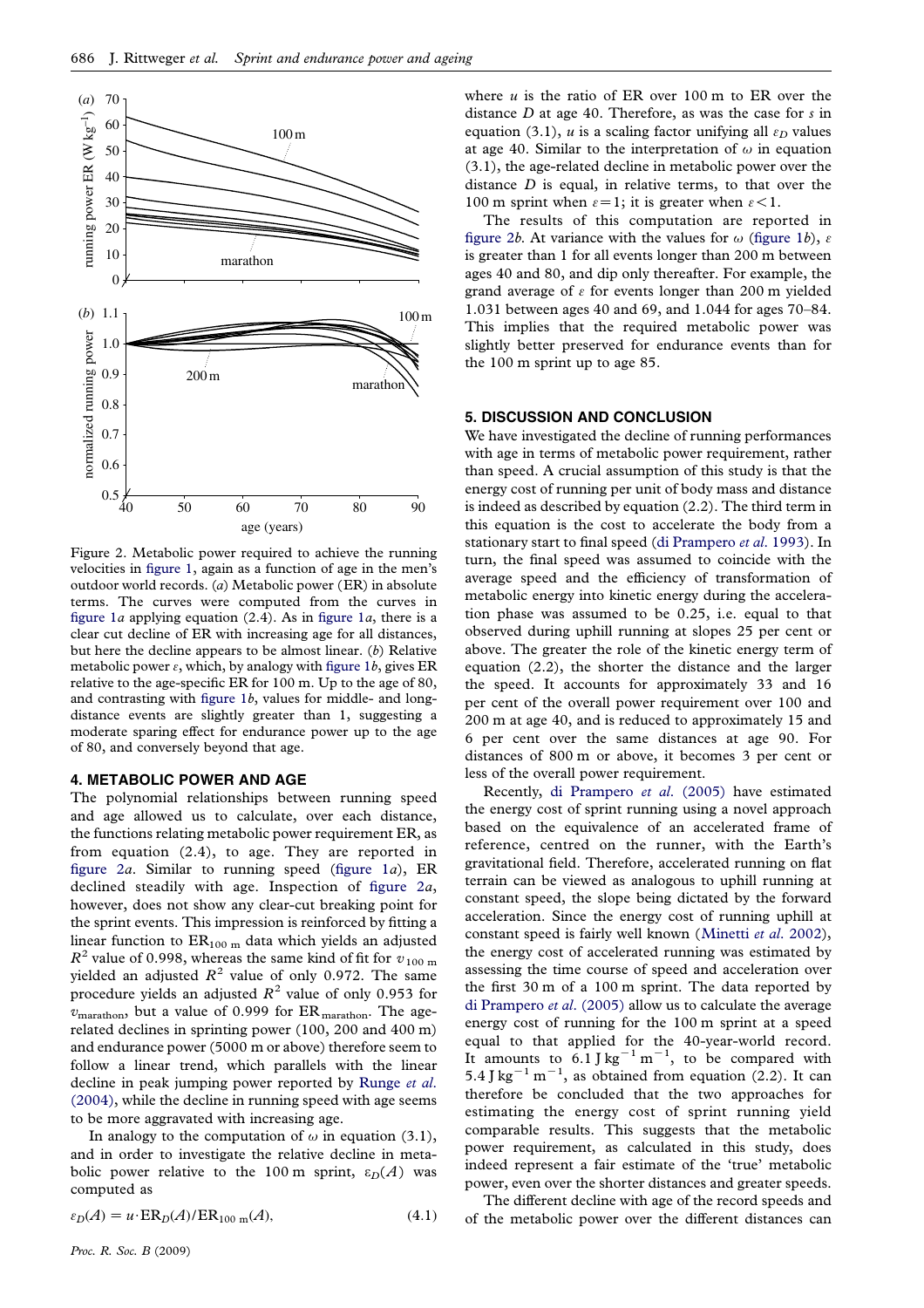be explained in the light of the role played by the kinetic energy term in setting the metabolic power requirement as a function of the distance (and speed). A few calculations follow. Consider, for instance, the fall of the 100 m record speed from age 40 (9.65 m s<sup>-1</sup>) to age 90 (5.09 m s<sup>-1</sup>). This brings about a substantial decline of the energy cost and power from 6.29 J kg<sup>-1</sup> m<sup>-1</sup> and 60.7 W kg<sup>-1</sup> to  $4.58$  J kg<sup>-1</sup> m<sup>-1</sup> and 23.3 W kg<sup>-1</sup>. Thus, whereas at age 90 the metabolic power output over the 100 m sprint has fallen to approximately 38.4 per cent, the speed over the same distance has declined only to 52.7 per cent (of the values at age 40). On the contrary, speed and metabolic power over the marathon at age 90 are reduced to the same extent, i.e. to approximately 35 per cent of the corresponding values at age 40.

Thus, the 'speed sparing' effect over the short distances is entirely due to the kinetic energy term, the weight of which on the power requirement increases with the cube of the speed and declines linearly with the distance. This is because, over the short sprint distances, small declines of speed are associated with substantial reductions of metabolic power, whereas over the longer distances, the effects of the kinetic energy term become evanescently small, so that speed and metabolic power decline hand in hand. It should be pointed out that the energy spent to overcome wind resistance (second term in equation (2.2)) plays a similar (albeit much smaller) role, in so far as it also increases with the cube of the speed. However, (i) its contribution to the metabolic cost is much smaller (equation (2.2)), and (ii) it is independent of the distance, so that for all practical purposes the speed sparing effect can be attributed exclusively, or very nearly so, to the kinetic energy term.

Sprinting performance is determined by anaerobic capacity at young age. The relative decline in  $ER_{100 \text{ m}}$  in the present study is in good agreement with the agerelated decline in anaerobic capacity reported in the literature. For example, the estimated metabolic 100 m power declined more or less linearly between ages 40 and 70, namely from 63.3 W kg<sup>-1</sup> to 43.7 W kg<sup>-1</sup>, i.e. a loss of 31 per cent (see figure 3). [Michaelis](#page-6-0) et al. (2008) have assessed anaerobic capacity by a vertical jumping test in 495 master runners. For the male sprinters, they found a decline in peak jumping power by 30 per cent between the ages of 40 and 70 (see figure 3). Again, a similar loss in jumping power by 35 per cent was found over the same age range in a fit non-athletic population ([Runge](#page-6-0) et al. [2004\)](#page-6-0). These findings are in line with the earlier observations of [Margaria](#page-6-0) et al. (1966) on the maximum anaerobic power during running at top speed up on a staircase for the ages of 10 to  $70+$  years, which show an approximately 40 per cent loss of power between 40 and 70 years of age. Hence, there are multiple lines of evidence for a fairly linear loss of anaerobic power, equivalent to 1 per cent of the power of a 40-year-old person per year, from the age of 40 onwards in athletes as well as in a fit elderly population.

Aerobic power (VO<sub>2</sub>max) is a major physiological determinant of distance running ([Costill 1986\)](#page-5-0). When trying to assess age-related changes in  $VO<sub>2</sub>$ max in distance runners, past studies have yielded quite diverging results, with some studies (Heath et al[. 1981;](#page-6-0) Fuchi et al[. 1989;](#page-6-0) [Rogers](#page-6-0) et al. 1990) reporting an age-related decline only half as large as others ([Pollock](#page-6-0) et al. 1997; [Wiswell](#page-6-0) et al.



Figure 3. Comparison of the age-related declines in ER and in aerobic and aerobic capacity, displayed in  $(a)$  absolute terms and (b) relative terms. Anaerobic capacity was identified as the peak power in a vertical jump test (PJump). Here, we used the regression equation from 126 master sprinters ([Michaelis](#page-6-0) et al. 2008).  $ER_{100 \text{ m}}$  is the metabolic power required for the 100 m sprint world record. Since PJump is an external mechanical power value, it cannot be compared to  $ER_{100 \text{ m}}$  in absolute terms. However, almost identical relative decline rates can be observed between PJump and ER  $_{100 \text{ m}}$ . ER $_{10000 \text{ m}}$ , i.e. the metabolic power involved in the 10 000 m race world record, is consistently above the  $VO<sub>2</sub>max$  regression line found by Wiswell et al[. \(2001\)](#page-6-0) in a sample of 146 master runners of mixed athletic capabilities. Values from the latter study have been transformed from ml  $O_2$  kg<sup>-1</sup> min<sup>-1</sup> to W kg<sup>-1</sup> , assuming a caloric equivalent of  $20$  J ml<sup>-1</sup> O<sub>2</sub>. Apparently, the relative decline in (b) is somewhat larger for  $ER_{10,000 \text{ m}}$ than for  $VO<sub>2</sub>$ max.

[2001\)](#page-6-0). Importantly, most of those studies were relatively small, and only the study by Wiswell and colleagues seems to be large enough (146 men) to allow for a generalization. As shown in figure 3b, the results for  $VO<sub>2</sub>$ max in that study are, in principle, in agreement with the age-related decline in  $ER_{10000 m}$  found in this study. In quantitative terms,  $ER_{10,000 \text{ m}}$  in our study declined by 26 per cent, and  $VO<sub>2</sub>$ max in Wiswell's study by 22 per cent between the ages of 40 and 70 ([Wiswell](#page-6-0) et al. 2001). The somewhat smaller decline in Wiswell et al.'s study is probably due to the fact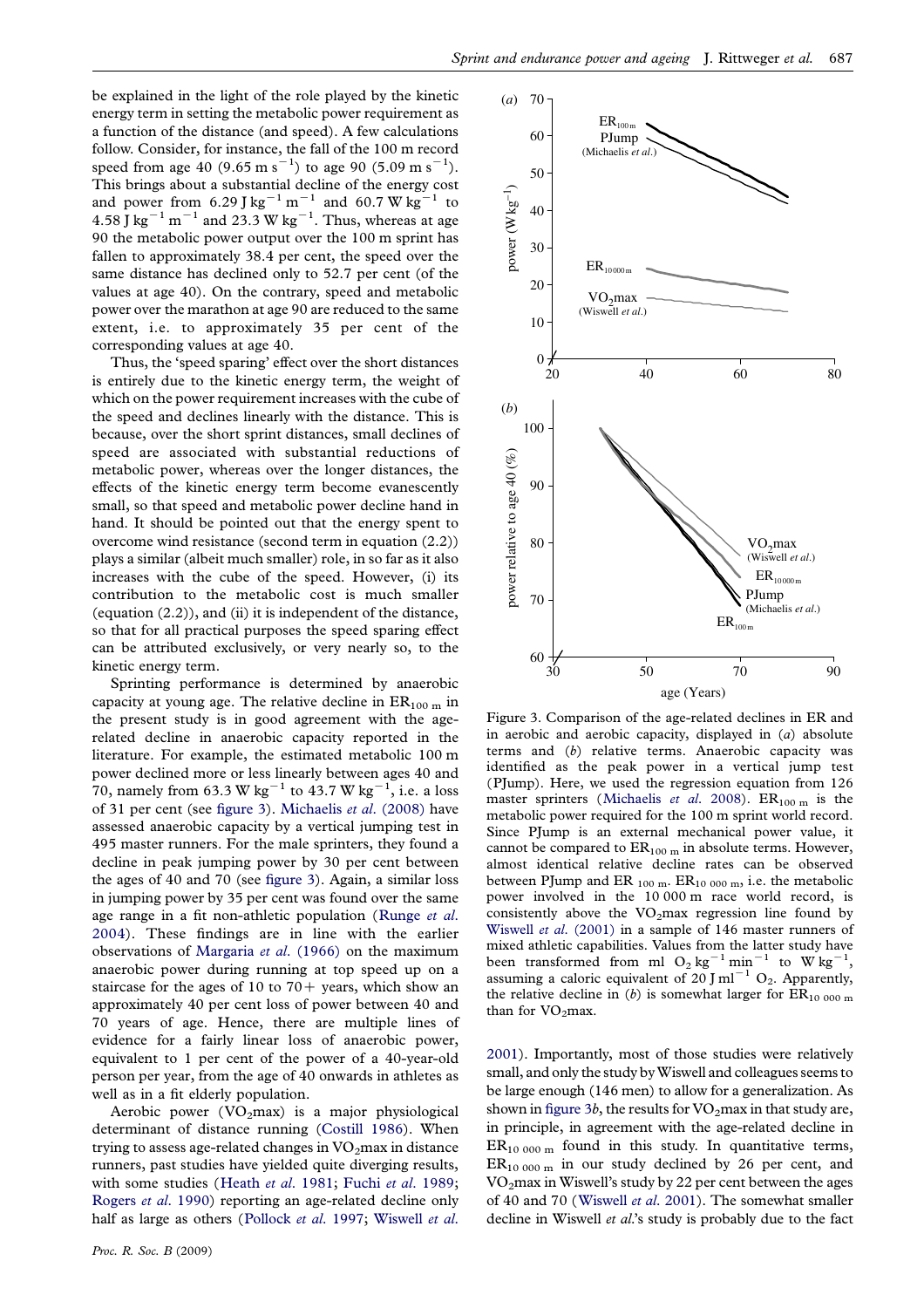<span id="page-5-0"></span>that their cross-sectional study sample was of rather mixed athletic capabilities, whereas the world records are, by definition, achieved by the very best athletes.

In conclusion, the present analysis of the age-related decline in metabolic power underlying the running records has yielded a 'sparing' effect in favour of aerobic power. However, it is probably the most important finding of this study that such sparing effect is rather moderate, not amounting to more than 10 per cent ([figure 2](#page-3-0)b). In other words, ageing compromises the ability to generate power in a strikingly similar way in distinctly different athletic categories, distinguished not only by different background skills but also by training-specific adaptations. The important question therefore arises as to why the maximally achievable anaerobic and aerobic powers decline with age in such a similar fashion.

Evidence from past cross-sectional studies has suggested that ageing involves selective atrophy and loss of type II muscle fibres ([Larsson 1978;](#page-6-0) Lexell et al[. 1988](#page-6-0)), and one should therefore expect the age-related fall in metabolic power to be more aggravated for sprint rather than for endurance performance. Recent studies, however, have suggested that selective atrophy of type II fibres may be more related to disuse rather than ageing, since it can be reversed by resistive training. Importantly, any loss of muscle fibres due to neuropathic phenomena ([Narici & Maganaris 2006](#page-6-0)) cannot be reversed. Hence, master athletes, having been exposed to lifelong training, do not show any disuse-related fibre atrophy, and from 40 to 80 years of age their fibre size remains constant ([Tarpenning](#page-6-0) et al. 2004). The level of physical activity not only affects fibre size but also the maximum shortening velocity of single fibres (Vo), as D'Antona et al. (2007) have shown that both type I and type II fibres of immobilized older individuals have higher Vo values than sedentary and endurance-trained elderly subjects. Thus, master athletes, owing to their lifelong physical activity, are expected to show mainly age-related, rather than disuse-related, changes in fibre-shortening velocity, as seems to be confirmed by the finding that both type I and type II fibre Vo values of endurance runners are only slightly lower than those of young sedentary individuals ([Trappe 2001;](#page-6-0) D'Antona et al. 2007). In addition to the quite well-preserved fibre-shortening velocities, fibre-type distribution seems to be unaffected by age in master athletes, and co-expression of multiple myosins (so-called 'hybrid fibres') seems to be rare ([Trappe 2001](#page-6-0); Aagaard et al. 2007). Therefore, despite the mandatory loss of muscle fibres due to neuropathic processes, the actual proportion of type I and II fibres seems maintained in lifelong trained athletes, an observation that may partly account for the similar decline in muscle power in endurance and sprint athletes.

In summary, the new approach of this study, by which age-related world records have for the first time been analysed in terms of metabolic power rather than only in terms of performance (i.e. speed or time), has shown that there is a very mild sparing effect of aerobic power generation—as would have been expected by most experts in the field. However, such sparing effect is relatively small, and the most important finding that arises from the present study is that a balanced decline of aerobic and anaerobic power occurs with age.

### ENDNOTE

<sup>1</sup>The terms 'master' and 'veteran' athlete are used interchangeably.  $^{2}$ Obviously, those records are frequently bettered and some have been bettered since June 2007. These changes have been rather small and occurred at all running distances. It therefore seems unlikely that this will affect our analysis and interpretation systematically.

#### **REFERENCES**

- Aagaard, P., Magnusson, P. S., Larsson, B., Kjaer, M. & Krustrup, P. 2007 Mechanical muscle function, morphology, and fiber type in lifelong trained elderly. Med. Sci. Sports Exerc. 39, 1989–1996.
- Allen, W. K., Seals, D. R., Hurley, B. F., Ehsani, A. A. & Hagberg, J. M. 1985 Lactate threshold and distancerunning performance in young and older endurance athletes. J. Appl. Physiol. 58, 1281–1284.
- Baker, A. B., Tang, Y. Q. & Turner, M. J. 2003 Percentage decline in masters superathlete track and field performance with aging. Exp. Aging Res. 29, 47–65. ([doi:10.](http://dx.doi.org/doi:10.1080/03610730303706) [1080/03610730303706\)](http://dx.doi.org/doi:10.1080/03610730303706)
- Canepari, M., Rossi, R., Pellegrino, M. A., Orrell, R. W., Cobbold, M., Harridge, S. & Bottinelli, R. 2005 Effects of resistance training on myosin function studied by the in vitro motility assay in young and older men.  $\tilde{J}$ . Appl. Physiol. 98, 2390–2395. ([doi:10.1152/japplphysiol.01103.](http://dx.doi.org/doi:10.1152/japplphysiol.01103.2004) [2004](http://dx.doi.org/doi:10.1152/japplphysiol.01103.2004))
- Capelli, C., Schena, F., Zamparo, P., Monte, A. D., Faina, M. & di Prampero, P. E. 1998 Energetics of best performances in track cycling. Med. Sci. Sports Exerc. 30, 614–624.
- Chatterjee, S. & Laudato, M. 1995 Gender and performance in athletics. Soc. Biol. 42, 124–132.
- Costill, D. L. 1986 Inside running: basics of sports physiology. Indianapolis, IN: Benchmark Press.
- D'Antona, G., Pellegrino, M. A., Adami, R., Rossi, R., Carlizzi, C. N., Canepari, M., Saltin, B. & Bottinelli, R. 2003 The effect of ageing and immobilization on structure and function of human skeletal muscle fibres. J. Physiol. (*Lond.*) 552, 499–511. ([doi:10.1113/jphysiol.2003.](http://dx.doi.org/doi:10.1113/jphysiol.2003.046276) [046276](http://dx.doi.org/doi:10.1113/jphysiol.2003.046276))
- D'Antona, G., Pellegrino, M. A., Carlizzi, C. N. & Bottinelli, R. 2007 Deterioration of contractile properties of muscle fibres in elderly subjects is modulated by the level of physical activity. Eur. J. Appl. Physiol. 100, 603-611. ([doi:10.1007/s00421-007-0402-2](http://dx.doi.org/doi:10.1007/s00421-007-0402-2))
- di Prampero, P. E. 1981 Energetics of muscular exercise. Rev. Physiol. Biochem. Pharmacol. 89, 143–222. ([doi:10.](http://dx.doi.org/doi:doi:10.1007/BFb0035266) [1007/BFb0035266](http://dx.doi.org/doi:doi:10.1007/BFb0035266))
- di Prampero, P. E. 1985 I Record del Mondo. In La Locomozione Umana su Terra, in Acqua, in Aria, p. 124. Milano, Italy: edi-ermes.
- di Prampero, P. E. 2003 Factors limiting maximal performance in humans. Eur. J. Appl. Physiol. 90, 420-429. ([doi:10.1007/s00421-003-0926-z](http://dx.doi.org/doi:10.1007/s00421-003-0926-z))
- di Prampero, P. E., Capelli, C., Pagliaro, P., Antonutto, G., Girardis, M., Zamparo, P. & Soule, R. G. 1993 Energetics of best performances in middle-distance running. *J. Appl.* Physiol. 74, 2318–2324. [\(doi:10.1063/1.354717](http://dx.doi.org/doi:10.1063/1.354717))
- di Prampero, P. E., Fusi, S., Sepulcri, L., Morin, J. B., Belli, A. & Antonutto, G. 2005 Sprint running: a new energetic approach. *J. Exp. Biol.* 208, 2809-2816. ([doi:10.1242/jeb.](http://dx.doi.org/doi:10.1242/jeb.01700) [01700](http://dx.doi.org/doi:10.1242/jeb.01700))
- Donato, A. J., Tench, K., Glueck, D. H., Seals, D. R., Eskurza, I. & Tanaka, H. 2003 Declines in physiological functional capacity with age: a longitudinal study in peak swimming performance. *J. Appl. Physiol.* 94, 764-769. ([doi:10.1063/1.1581376\)](http://dx.doi.org/doi:10.1063/1.1581376)